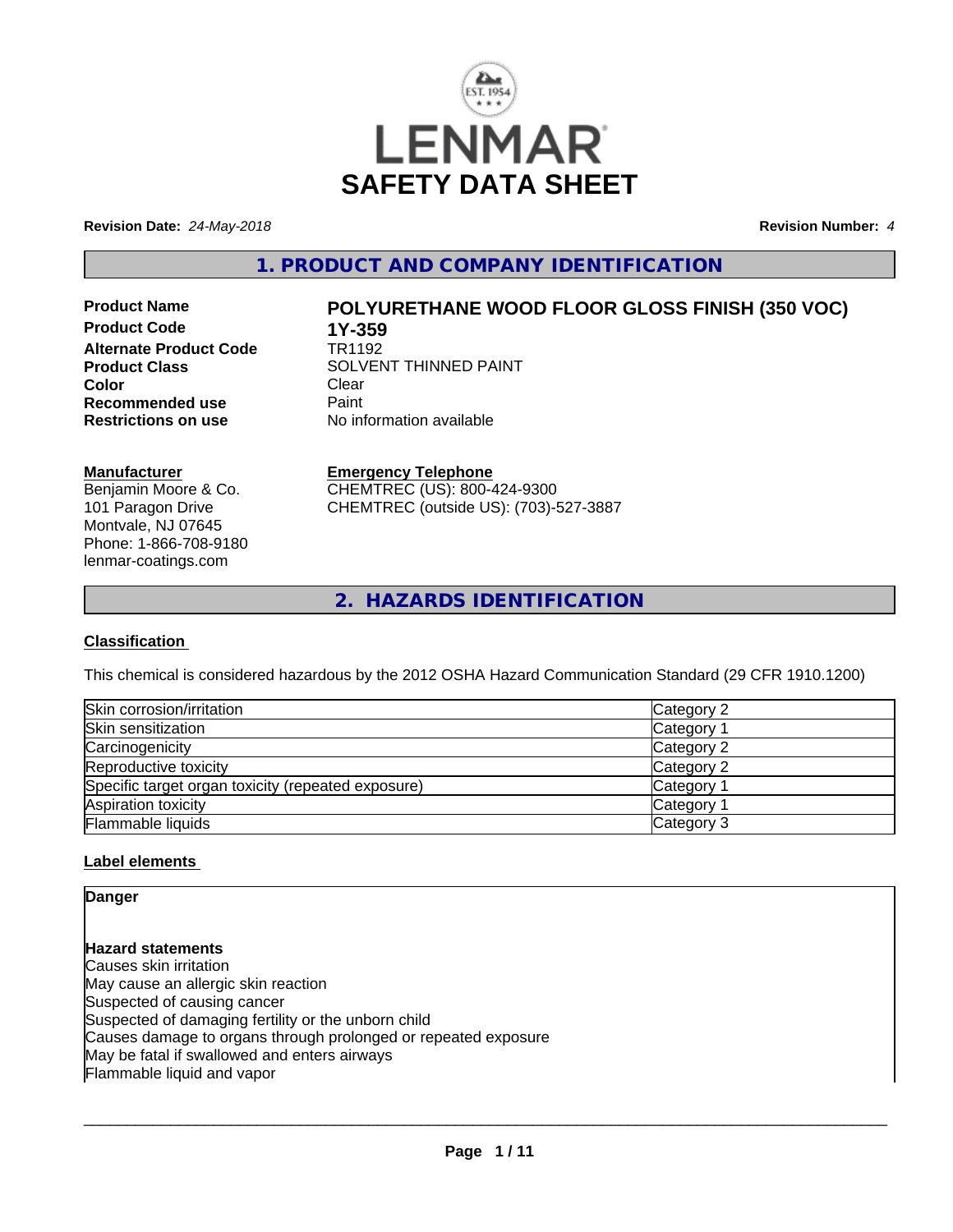# 1Y-359 - **POLYURETHANE WOOD FLOOR GLOSS FINISH (350 VOC)**



**Appearance** liquid

**Odor** little or no odor

# **Precautionary Statements - Prevention**

Obtain special instructions before use Do not handle until all safety precautions have been read and understood Use personal protective equipment as required Wash face, hands and any exposed skin thoroughly after handling Contaminated work clothing should not be allowed out of the workplace Wear protective gloves Do not breathe dust/fume/gas/mist/vapors/spray Do not eat, drink or smoke when using this product Keep away from heat, hot surfaces, sparks, open flames and other ignition sources. No smoking Keep container tightly closed Ground/bond container and receiving equipment Use explosion-proof electrical/ventilating/lighting/equipment Use only non-sparking tools Take precautionary measures against static discharge

\_\_\_\_\_\_\_\_\_\_\_\_\_\_\_\_\_\_\_\_\_\_\_\_\_\_\_\_\_\_\_\_\_\_\_\_\_\_\_\_\_\_\_\_\_\_\_\_\_\_\_\_\_\_\_\_\_\_\_\_\_\_\_\_\_\_\_\_\_\_\_\_\_\_\_\_\_\_\_\_\_\_\_\_\_\_\_\_\_\_\_\_\_

#### **Precautionary Statements - Response**

IF exposed or concerned: Get medical advice/attention **Skin** If skin irritation or rash occurs: Get medical advice/attention IF ON SKIN (or hair): Remove/Take off immediately all contaminated clothing. Rinse skin with water/shower Wash contaminated clothing before reuse **Ingestion** IF SWALLOWED: Immediately call a POISON CENTER or doctor/physician Do NOT induce vomiting **Fire** In case of fire: Use CO2, dry chemical, or foam for extinction

# **Precautionary Statements - Storage**

Store locked up Store in a well-ventilated place. Keep cool

#### **Precautionary Statements - Disposal**

Dispose of contents/container to an approved waste disposal plant

#### **Hazards not otherwise classified (HNOC)**

Rags, steel wool or waste soaked with this product may spontaneously catch fire if improperly discarded

#### **Other information**

No information available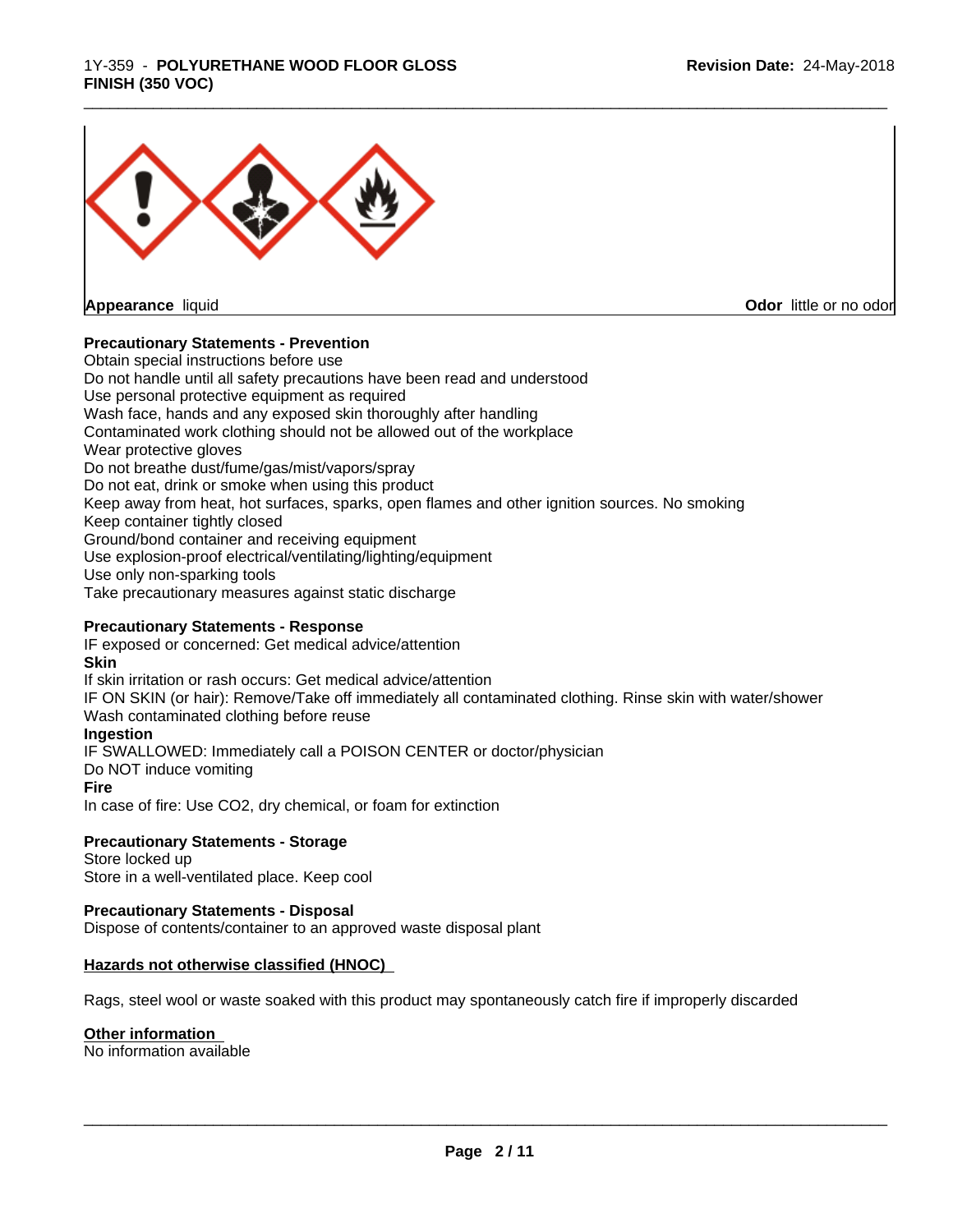# **3. COMPOSITION/INFORMATION ON INGREDIENTS**

\_\_\_\_\_\_\_\_\_\_\_\_\_\_\_\_\_\_\_\_\_\_\_\_\_\_\_\_\_\_\_\_\_\_\_\_\_\_\_\_\_\_\_\_\_\_\_\_\_\_\_\_\_\_\_\_\_\_\_\_\_\_\_\_\_\_\_\_\_\_\_\_\_\_\_\_\_\_\_\_\_\_\_\_\_\_\_\_\_\_\_\_\_

| Chemical name                              | CAS No.    | Weight-% |
|--------------------------------------------|------------|----------|
| Distillates, petroleum, hydrotreated light | 64742-47-8 |          |
| Stoddard solvent                           | 8052-41-3  |          |
| Cvclotetrasiloxane. octamethvl-            | 556-67-2   |          |
| Methyl ethyl ketoxime                      | 96-29-7    | U.5      |
| Cobalt bis(2-ethylhexanoate)               | 136-52-7   | U.ʻJ     |

|                                                  | 4. FIRST AID MEASURES                                                                                                                                                                                                               |
|--------------------------------------------------|-------------------------------------------------------------------------------------------------------------------------------------------------------------------------------------------------------------------------------------|
| <b>General Advice</b>                            | If symptoms persist, call a physician. Show this safety data sheet to the doctor in<br>attendance.                                                                                                                                  |
| <b>Eye Contact</b>                               | Immediately flush with plenty of water. After initial flushing, remove any contact<br>lenses and continue flushing for at least 15 minutes. Keep eye wide open while<br>rinsing. If symptoms persist, call a physician.             |
| <b>Skin Contact</b>                              | Wash off immediately with soap and plenty of water while removing all<br>contaminated clothes and shoes. If skin irritation persists, call a physician. Wash<br>clothing before reuse. Destroy contaminated articles such as shoes. |
| <b>Inhalation</b>                                | Move to fresh air. If symptoms persist, call a physician.<br>If not breathing, give artificial respiration. Call a physician immediately.                                                                                           |
| Ingestion                                        | Clean mouth with water and afterwards drink plenty of water. Do not induce<br>vomiting without medical advice. Never give anything by mouth to an unconscious<br>person. Consult a physician.                                       |
| <b>Protection Of First-Aiders</b>                | Use personal protective equipment.                                                                                                                                                                                                  |
| <b>Most Important</b><br><b>Symptoms/Effects</b> | May cause allergic skin reaction.                                                                                                                                                                                                   |
| <b>Notes To Physician</b>                        | Treat symptomatically.                                                                                                                                                                                                              |

**5. FIRE-FIGHTING MEASURES**

| <b>Suitable Extinguishing Media</b>                                    | Foam, dry powder or water. Use extinguishing measures<br>that are appropriate to local circumstances and the<br>surrounding environment.                                       |
|------------------------------------------------------------------------|--------------------------------------------------------------------------------------------------------------------------------------------------------------------------------|
| <b>Protective Equipment And Precautions For</b><br><b>Firefighters</b> | As in any fire, wear self-contained breathing apparatus<br>pressure-demand, MSHA/NIOSH (approved or equivalent)<br>and full protective gear.                                   |
| <b>Specific Hazards Arising From The Chemical</b>                      | Combustible material. Closed containers may rupture if<br>exposed to fire or extreme heat. Keep product and empty<br>container away from heat and sources of ignition. Thermal |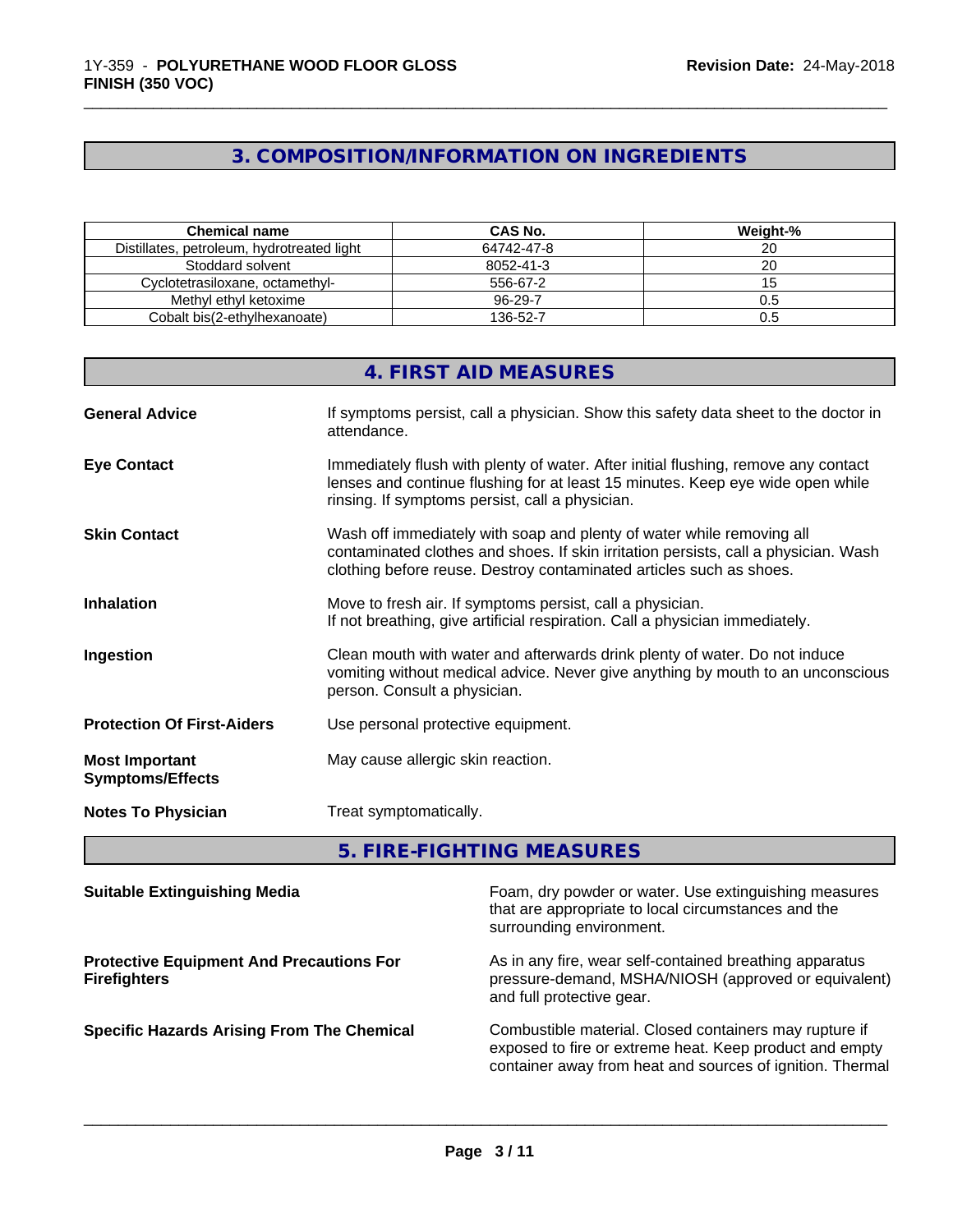|                                                                                  |                 | vapors.                        | decomposition can lead to release of irritating gases and |
|----------------------------------------------------------------------------------|-----------------|--------------------------------|-----------------------------------------------------------|
| <b>Sensitivity To Mechanical Impact</b>                                          |                 | No.                            |                                                           |
| <b>Sensitivity To Static Discharge</b>                                           |                 | Yes                            |                                                           |
| <b>Flash Point Data</b><br>Flash Point (°F)<br>Flash Point (°C)<br><b>Method</b> |                 | 102<br>39<br><b>PMCC</b>       |                                                           |
| <b>Flammability Limits In Air</b>                                                |                 |                                |                                                           |
| Lower flammability limit:<br><b>Upper flammability limit:</b>                    |                 | Not available<br>Not available |                                                           |
| <b>NFPA</b><br>Health: 1                                                         | Flammability: 2 | Instability: 0                 | <b>Special: Not Applicable</b>                            |
| <b>NFPA Legend</b><br>0 Not Hozardous                                            |                 |                                |                                                           |

\_\_\_\_\_\_\_\_\_\_\_\_\_\_\_\_\_\_\_\_\_\_\_\_\_\_\_\_\_\_\_\_\_\_\_\_\_\_\_\_\_\_\_\_\_\_\_\_\_\_\_\_\_\_\_\_\_\_\_\_\_\_\_\_\_\_\_\_\_\_\_\_\_\_\_\_\_\_\_\_\_\_\_\_\_\_\_\_\_\_\_\_\_

- 0 Not Hazardous
- 1 Slightly
- 2 Moderate
- 3 High
- 4 Severe

*The ratings assigned are only suggested ratings, the contractor/employer has ultimate responsibilities for NFPA ratings where this system is used.*

*Additional information regarding the NFPA rating system is available from the National Fire Protection Agency (NFPA) at www.nfpa.org.*

|                                  | 6. ACCIDENTAL RELEASE MEASURES                                                                                                                                                                                                                                                                                                                                                                |
|----------------------------------|-----------------------------------------------------------------------------------------------------------------------------------------------------------------------------------------------------------------------------------------------------------------------------------------------------------------------------------------------------------------------------------------------|
| <b>Personal Precautions</b>      | Use personal protective equipment. Remove all sources of ignition.                                                                                                                                                                                                                                                                                                                            |
| <b>Other Information</b>         | Prevent further leakage or spillage if safe to do so. Do not allow material to<br>contaminate ground water system. Prevent product from entering drains. Do not<br>flush into surface water or sanitary sewer system. Local authorities should be<br>advised if significant spillages cannot be contained.                                                                                    |
| <b>Environmental precautions</b> | See Section 12 for additional Ecological Information.                                                                                                                                                                                                                                                                                                                                         |
| <b>Methods for Cleaning Up</b>   | Dam up. Soak up with inert absorbent material. Pick up and transfer to properly<br>labeled containers. Clean contaminated surface thoroughly.                                                                                                                                                                                                                                                 |
|                                  | 7. HANDLING AND STORAGE                                                                                                                                                                                                                                                                                                                                                                       |
| <b>Handling</b>                  | Use only in area provided with appropriate exhaust ventilation. Do not breathe<br>vapors or spray mist. Wear personal protective equipment. Take precautionary<br>measures against static discharges. To avoid ignition of vapors by static electricity<br>discharge, all metal parts of the equipment must be grounded. Keep away from<br>open flames, hot surfaces and sources of ignition. |
| <b>Storage</b>                   | Keep containers tightly closed in a dry, cool and well-ventilated place. Keep away<br>from heat. Keep away from open flames, hot surfaces and sources of ignition.                                                                                                                                                                                                                            |
|                                  |                                                                                                                                                                                                                                                                                                                                                                                               |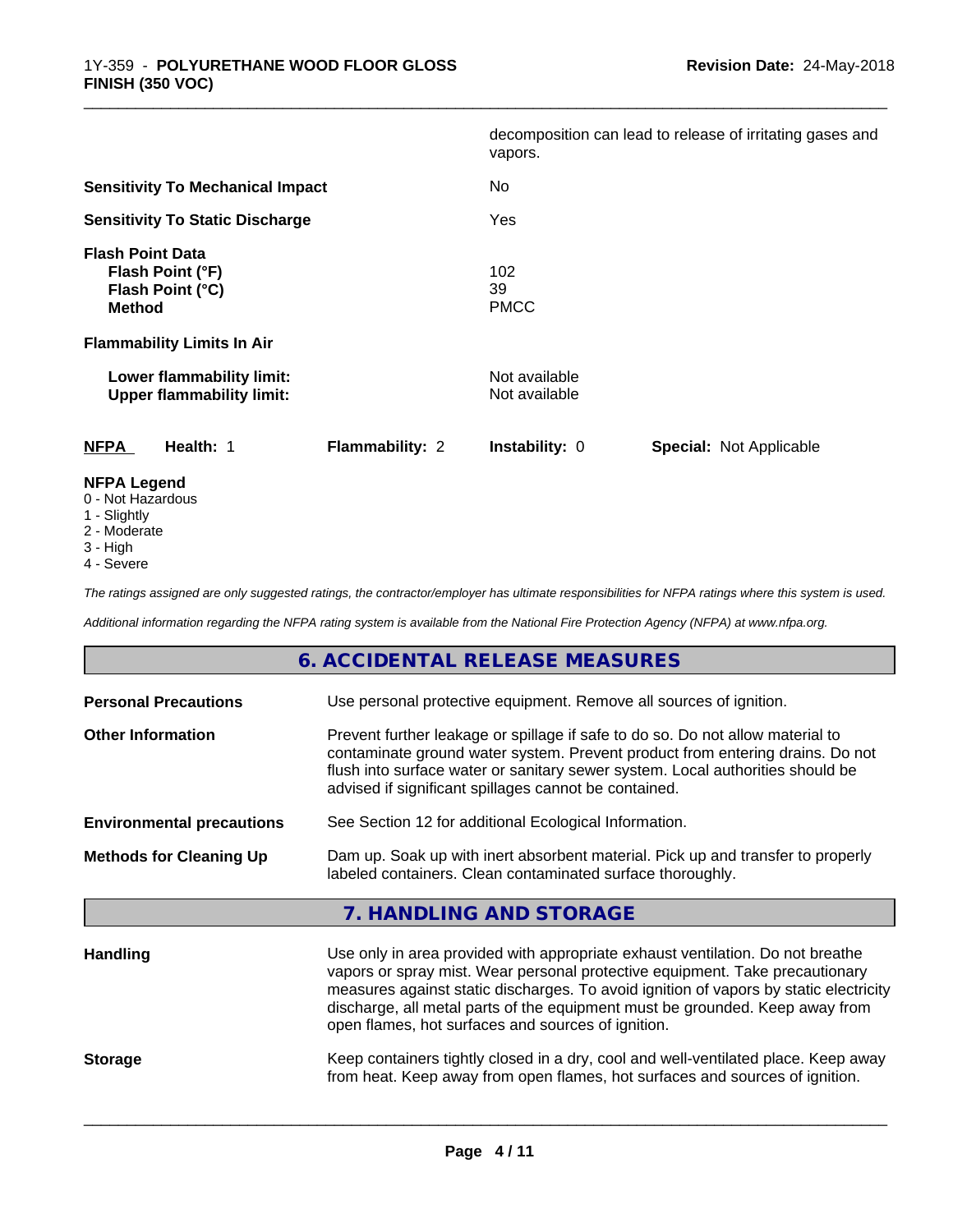Keep in properly labeled containers. Keep out of the reach of children.

\_\_\_\_\_\_\_\_\_\_\_\_\_\_\_\_\_\_\_\_\_\_\_\_\_\_\_\_\_\_\_\_\_\_\_\_\_\_\_\_\_\_\_\_\_\_\_\_\_\_\_\_\_\_\_\_\_\_\_\_\_\_\_\_\_\_\_\_\_\_\_\_\_\_\_\_\_\_\_\_\_\_\_\_\_\_\_\_\_\_\_\_\_

 **DANGER** - Rags, steel wool or waste soaked with this product may spontaneously catch fire if improperly discarded. Immediately after use, place rags, steel wool or waste in a sealed water-filled metal container.

**Incompatible Materials Incompatible with strong acids and bases and strong oxidizing agents.** 

**8. EXPOSURE CONTROLS / PERSONAL PROTECTION**

#### **Exposure Limits**

| <b>Chemical name</b> | <b>ACGIH TLV</b>                       | <b>OSHA PEL</b>                 |
|----------------------|----------------------------------------|---------------------------------|
| Stoddard solvent     | <b>TWA</b><br>100 ppm - $\overline{1}$ | <b>TWA</b><br>500 ppm -         |
|                      |                                        | TWA<br>2900 mg/m <sup>3</sup> - |

#### **Legend**

ACGIH - American Conference of Governmental Industrial Hygienists Exposure Limits OSHA - Occupational Safety & Health Administration Exposure Limits N/E - Not Established

**Engineering Measures** Ensure adequate ventilation, especially in confined areas.

#### **Personal Protective Equipment**

| <b>Eye/Face Protection</b><br><b>Skin Protection</b><br><b>Respiratory Protection</b> | Safety glasses with side-shields.<br>Long sleeved clothing. Protective gloves.<br>In operations where exposure limits are exceeded, use a NIOSH approved<br>respirator that has been selected by a technically qualified person for the specific<br>work conditions. When spraying the product or applying in confined areas, wear a<br>NIOSH approved respirator specified for paint spray or organic vapors. |
|---------------------------------------------------------------------------------------|----------------------------------------------------------------------------------------------------------------------------------------------------------------------------------------------------------------------------------------------------------------------------------------------------------------------------------------------------------------------------------------------------------------|
| <b>Hygiene Measures</b>                                                               | Avoid contact with skin, eyes and clothing. Remove and wash contaminated<br>clothing before re-use. Wash thoroughly after handling. When using do not eat,<br>drink or smoke.                                                                                                                                                                                                                                  |

# **9. PHYSICAL AND CHEMICAL PROPERTIES**

| Appearance                  | liquid                   |
|-----------------------------|--------------------------|
| Odor                        | little or no odor        |
| <b>Odor Threshold</b>       | No information available |
| Density (Ibs/gal)           | $7.4 - 7.8$              |
| <b>Specific Gravity</b>     | $0.90 - 0.94$            |
| рH                          | No information available |
| <b>Viscosity (cps)</b>      | No information available |
| Solubility(ies)             | No information available |
| <b>Water solubility</b>     | No information available |
| <b>Evaporation Rate</b>     | No information available |
| Vapor pressure @20 °C (kPa) | No information available |
| Vapor density               | No information available |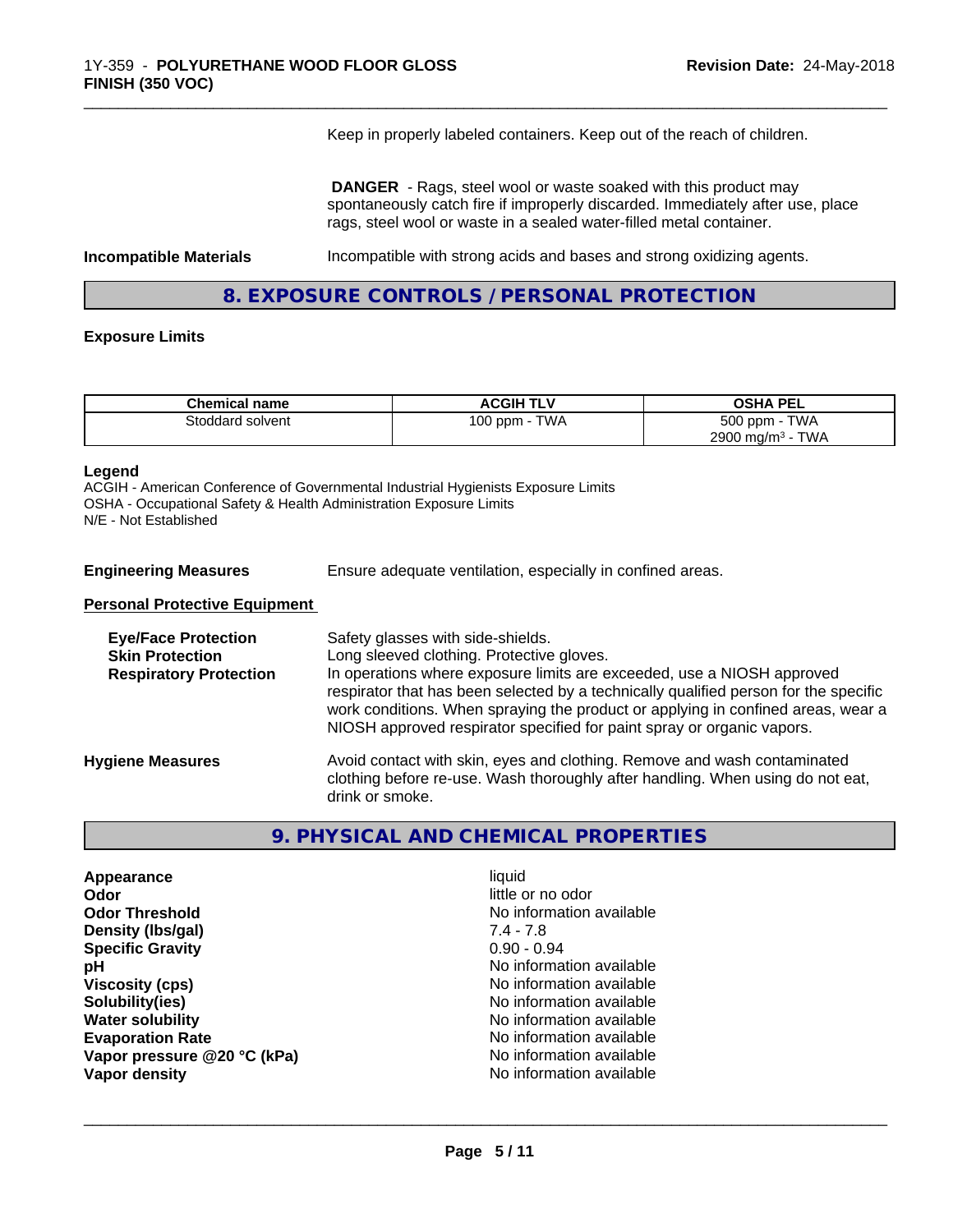**Wt. % Solids** 50 - 60 **Vol. % Solids** 45 - 55<br> **Wt. % Volatiles** 40 - 50 **Wt. % Volatiles Vol. % Volatiles** 45 - 55 **VOC Regulatory Limit (g/L)** < 350 **Boiling Point (°F)** 302 **Boiling Point (°C)** 150<br> **Freezing Point (°F)** No i **Freezing Point (°F)**<br> **Freezing Point (°C)**<br> **Freezing Point (°C)**<br> **Reezing Point (°C)**<br> **Reezing Point (°C) Flash Point (°F)** 102 **Flash Point (°C)** 39 **Method** PMCC **Flammability (solid, gas)**<br> **Commability limit:**<br>
Upper flammability limit:<br>
Wo information available **Upper flammability limit:**<br> **Lower flammability limit:**<br> **Lower flammability limit:**<br>
Mo information available **Lower flammability limit: Autoignition Temperature (°F)**<br> **Autoignition Temperature (°C)** No information available **Autoignition Temperature (°C) Decomposition Temperature (°F)** No information available **Decomposition Temperature (°C)**<br> **Partition coefficient**<br> **Partition coefficient**<br> **No** information available

**Freezing Point (°C)** No information available **No information available** 

\_\_\_\_\_\_\_\_\_\_\_\_\_\_\_\_\_\_\_\_\_\_\_\_\_\_\_\_\_\_\_\_\_\_\_\_\_\_\_\_\_\_\_\_\_\_\_\_\_\_\_\_\_\_\_\_\_\_\_\_\_\_\_\_\_\_\_\_\_\_\_\_\_\_\_\_\_\_\_\_\_\_\_\_\_\_\_\_\_\_\_\_\_

# **10. STABILITY AND REACTIVITY**

| <b>Reactivity</b>                       | Not Applicable                                                                           |
|-----------------------------------------|------------------------------------------------------------------------------------------|
| <b>Chemical Stability</b>               | Stable under normal conditions. Hazardous polymerisation<br>does not occur.              |
| <b>Conditions to avoid</b>              | Keep away from open flames, hot surfaces, static<br>electricity and sources of ignition. |
| <b>Incompatible Materials</b>           | Incompatible with strong acids and bases and strong<br>oxidizing agents.                 |
| <b>Hazardous Decomposition Products</b> | Thermal decomposition can lead to release of irritating<br>gases and vapors.             |
| Possibility of hazardous reactions      | None under normal conditions of use.                                                     |

**11. TOXICOLOGICAL INFORMATION**

**Product Information**

# **Information on likely routes of exposure**

**Principal Routes of Exposure** Eye contact, skin contact and inhalation.

**Acute Toxicity** 

**Product Information** Repeated or prolonged exposure to organic solvents may lead to permanent brain and nervous system damage. Intentional misuse by deliberately concentrating and inhaling vapors may be harmful or fatal.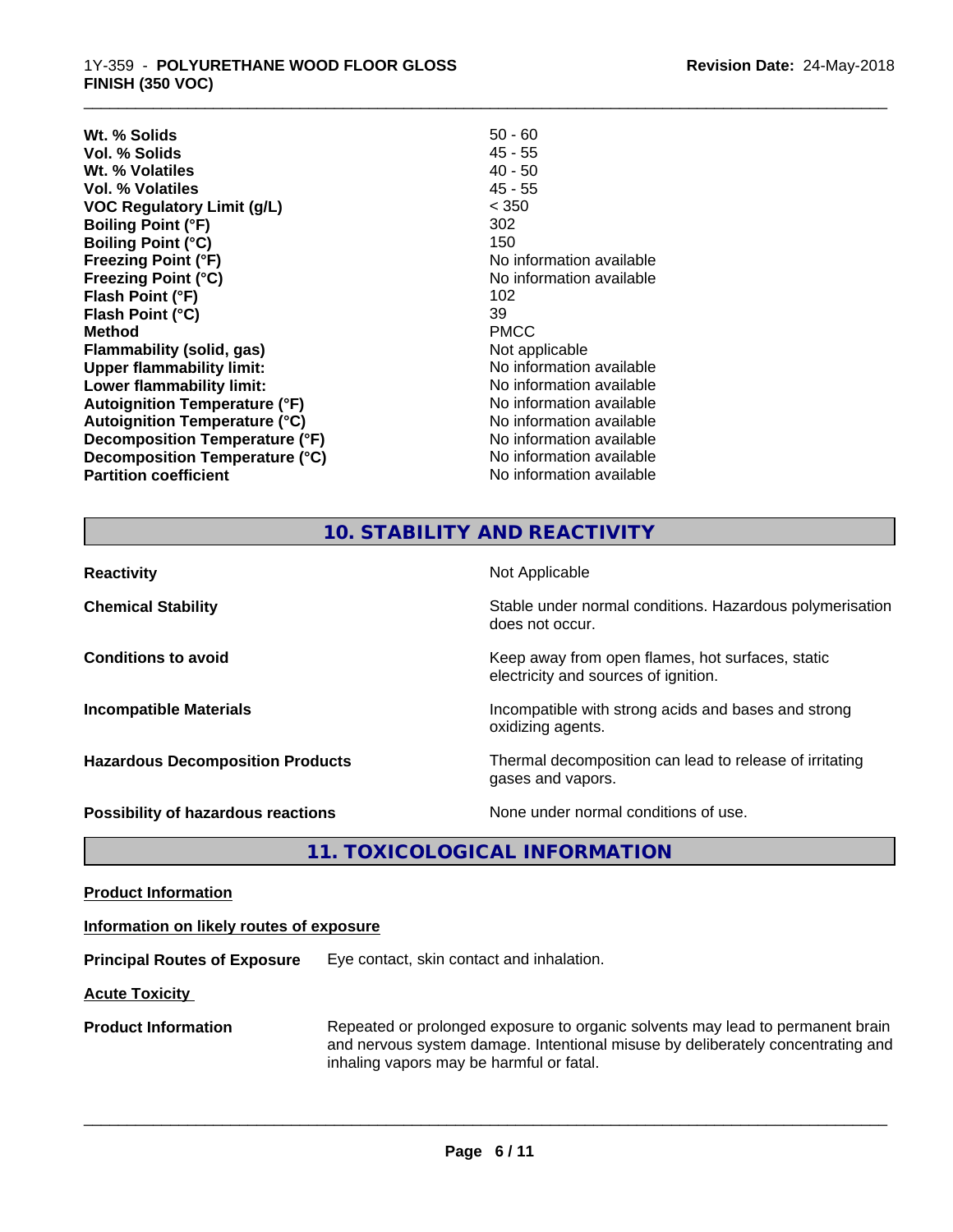#### **Symptoms related to the physical, chemical and toxicological characteristics**

| <b>Symptoms</b>                 | No information available.                                                                                                                                                                                                            |
|---------------------------------|--------------------------------------------------------------------------------------------------------------------------------------------------------------------------------------------------------------------------------------|
|                                 | Delayed and immediate effects as well as chronic effects from short and long-term exposure                                                                                                                                           |
| Eye contact                     | Contact with eyes may cause irritation.                                                                                                                                                                                              |
| <b>Skin contact</b>             | May cause skin irritation and/or dermatitis. Prolonged skin contact may defat the<br>skin and produce dermatitis.                                                                                                                    |
| Ingestion                       | Ingestion may cause irritation to mucous membranes. Small amounts of this<br>product aspirated into the respiratory system during ingestion or vomiting may<br>cause mild to severe pulmonary injury, possibly progressing to death. |
| <b>Inhalation</b>               | High vapor / aerosol concentrations are irritating to the eyes, nose, throat and<br>lungs and may cause headaches, dizziness, drowsiness, unconsciousness, and<br>other central nervous system effects.                              |
| <b>Sensitization</b>            | May cause an allergic skin reaction.                                                                                                                                                                                                 |
| <b>Neurological Effects</b>     | No information available.                                                                                                                                                                                                            |
| <b>Mutagenic Effects</b>        | No information available.                                                                                                                                                                                                            |
| <b>Reproductive Effects</b>     | Possible risk of impaired fertility. Possible risk of harm to the unborn child.                                                                                                                                                      |
| <b>Developmental Effects</b>    | No information available.                                                                                                                                                                                                            |
| <b>Target organ effects</b>     | No information available.                                                                                                                                                                                                            |
| <b>STOT - repeated exposure</b> | No information available.                                                                                                                                                                                                            |
| <b>STOT - single exposure</b>   | No information available.                                                                                                                                                                                                            |
| Other adverse effects           | No information available.                                                                                                                                                                                                            |
| <b>Aspiration Hazard</b>        | May be harmful if swallowed and enters airways. Small amounts of this product<br>aspirated into the respiratory system during ingestion or vomiting may cause mild<br>to severe pulmonary injury, possibly progressing to death.     |

**Numerical measures of toxicity**

**The following values are calculated based on chapter 3.1 of the GHS document**

| <b>ATEmix (oral)</b>                 | 17968 mg/kg |
|--------------------------------------|-------------|
| ATEmix (dermal)                      | 7298 ma/ka  |
| <b>ATEmix (inhalation-dust/mist)</b> | 29673.2     |

#### **Component Information**

#### **Acute Toxicity**

Distillates, petroleum, hydrotreated light LD50 Oral: > 5,000 mg/kg (Rat) LD50 Dermal: > 3,000 mg/kg (Rabbit) Stoddard solvent LD50 Oral: > 5,000 mg/kg (Rat) LD50 Dermal: > 3160 mg/kg (Rabbit) LC50 Inhalation (Vapor): > 6.1 mg/L (Rat) Cyclotetrasiloxane, octamethyl- LD50 Oral: mg/kg (Rat) LD50 Dermal: 794 mg/kg (Rabbit) LC50 Inhalation (Vapor): mg/m<sup>3</sup> (Rat, 4 hr.) Methyl ethyl ketoxime LD50 Oral: 930 mg/kg (Rat)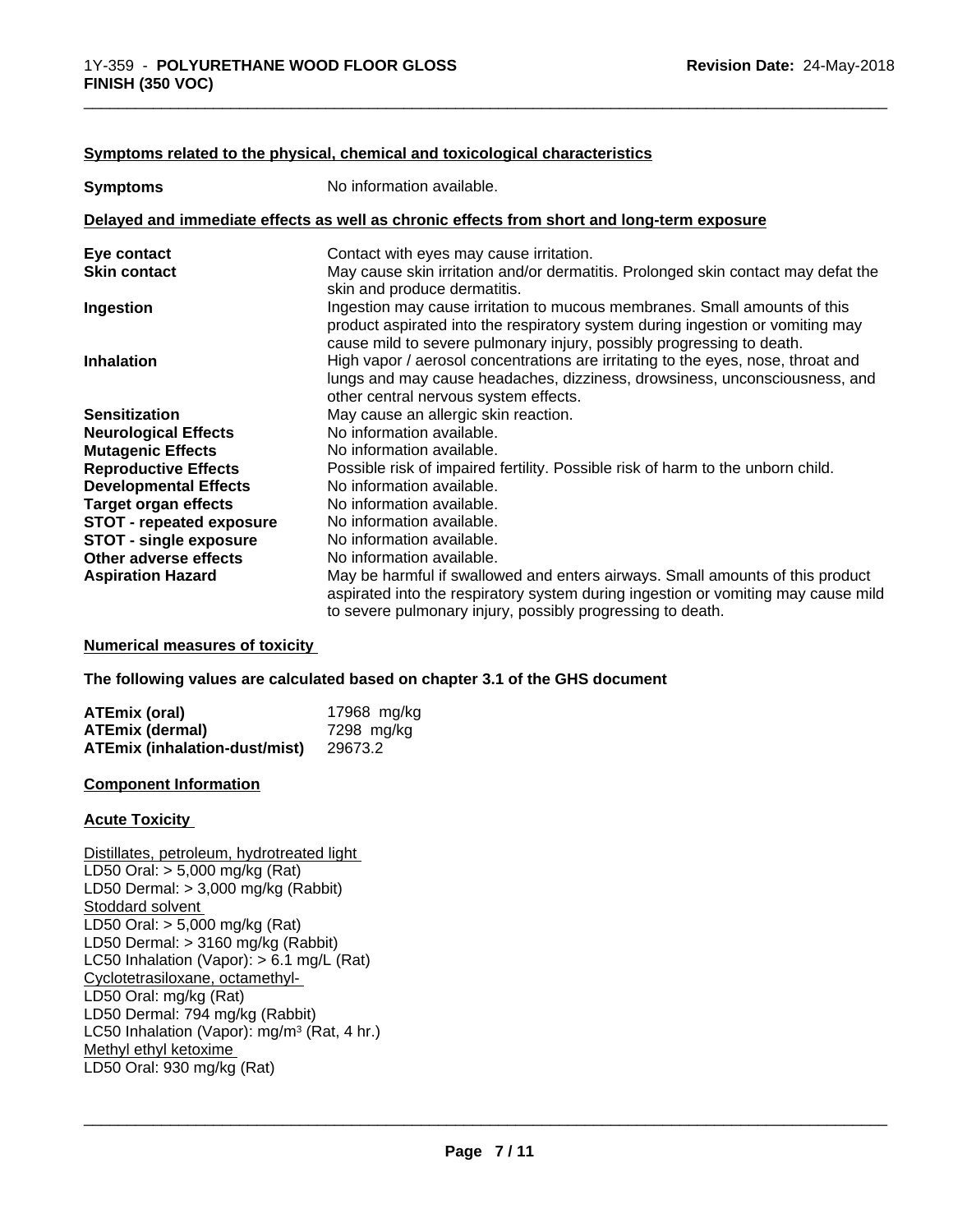LD50 Dermal: 200 µL/kg (Rabbit) LC50 Inhalation (Vapor): > 4.8 mg/L (Rat)

### **Carcinogenicity**

*The information below indicateswhether each agency has listed any ingredient as a carcinogen:.*

| <b>Chemical name</b>         | <b>IARC</b>                    | <b>NTP</b> | <b>OSHA</b> |
|------------------------------|--------------------------------|------------|-------------|
|                              | .<br>2B<br>Possible<br>· Human |            | Listed      |
| Cobalt bis(2-ethylhexanoate) | Carcinogen                     |            |             |

\_\_\_\_\_\_\_\_\_\_\_\_\_\_\_\_\_\_\_\_\_\_\_\_\_\_\_\_\_\_\_\_\_\_\_\_\_\_\_\_\_\_\_\_\_\_\_\_\_\_\_\_\_\_\_\_\_\_\_\_\_\_\_\_\_\_\_\_\_\_\_\_\_\_\_\_\_\_\_\_\_\_\_\_\_\_\_\_\_\_\_\_\_

• Cobalt and cobalt compounds are listed as possible human carcinogens by IARC (2B). However, there is inadequate evidence of the carcinogenicity of cobalt and cobalt compounds in humans.

#### **Legend**

ACGIH - American Conference of Governmental Industrial Hygienists IARC - International Agency for Research on Cancer NTP - National Toxicity Program OSHA - Occupational Safety & Health Administration

**12. ECOLOGICAL INFORMATION**

# **Ecotoxicity Effects**

The environmental impact of this product has not been fully investigated.

# **Product Information**

#### **Acute Toxicity to Fish**

No information available

#### **Acute Toxicity to Aquatic Invertebrates**

No information available

#### **Acute Toxicity to Aquatic Plants**

No information available

#### **Persistence / Degradability**

No information available.

#### **Bioaccumulation**

There is no data for this product.

#### **Mobility in Environmental Media**

No information available.

#### **Ozone**

No information available

#### **Component Information**

#### **Acute Toxicity to Fish**

Methyl ethyl ketoxime LC50: 48 mg/L (Bluegill sunfish - 96 hr.)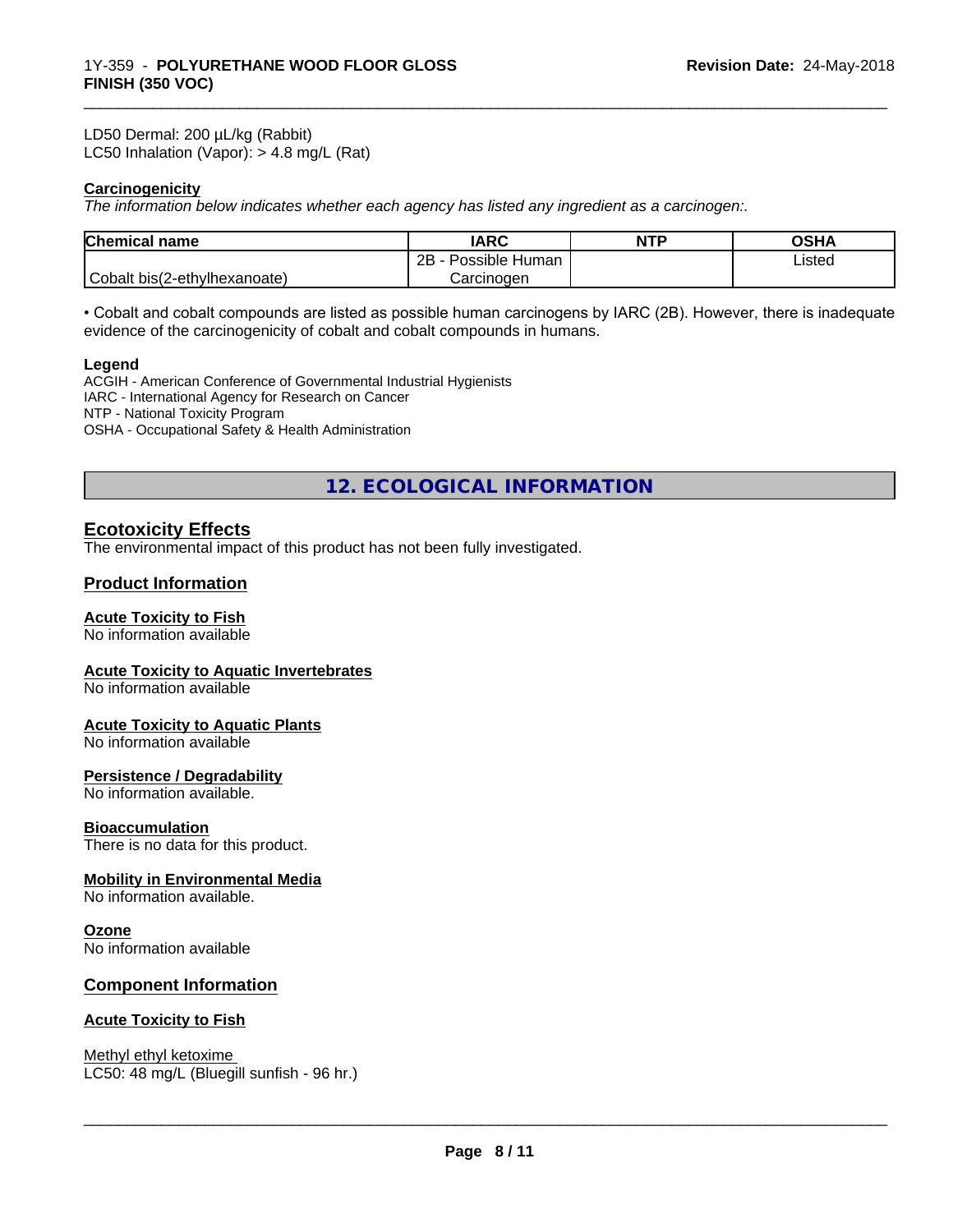# **Acute Toxicity to Aquatic Invertebrates**

#### Methyl ethyl ketoxime

EC50: 750 mg/L (Daphnia magna - 48 hr.)

# **Acute Toxicity to Aquatic Plants**

No information available

|                                | 13. DISPOSAL CONSIDERATIONS                                                                                                                                                                                               |
|--------------------------------|---------------------------------------------------------------------------------------------------------------------------------------------------------------------------------------------------------------------------|
| <b>Waste Disposal Method</b>   | Dispose of in accordance with federal, state, and local regulations. Local<br>requirements may vary, consult your sanitation department or state-designated<br>environmental protection agency for more disposal options. |
| <b>Empty Container Warning</b> | Emptied containers may retain product residue. Follow label warnings even after<br>container is emptied. Residual vapors may explode on ignition.                                                                         |
|                                | 14. TRANSPORT INFORMATION                                                                                                                                                                                                 |

\_\_\_\_\_\_\_\_\_\_\_\_\_\_\_\_\_\_\_\_\_\_\_\_\_\_\_\_\_\_\_\_\_\_\_\_\_\_\_\_\_\_\_\_\_\_\_\_\_\_\_\_\_\_\_\_\_\_\_\_\_\_\_\_\_\_\_\_\_\_\_\_\_\_\_\_\_\_\_\_\_\_\_\_\_\_\_\_\_\_\_\_\_

#### **DOT**

| וטנ                         |                                                            |
|-----------------------------|------------------------------------------------------------|
| <b>Proper Shipping Name</b> | <b>PAINT</b>                                               |
| <b>Hazard class</b>         |                                                            |
| UN-No.                      | UN1263                                                     |
| <b>Packing Group</b>        | Ш                                                          |
| <b>Description</b>          | UN1263, PAINT, 3, III, Marine Pollutant (Stoddard solvent) |
|                             |                                                            |

In the US this material may be reclassified as a Combustible Liquid and is not regulated in containers of less than 119 gallons (450 liters) via surface transportation (refer to 49CFR173.120(b)(2) for further information).

| Contact the preparer for further information.<br><b>ICAO / IATA</b> |  |
|---------------------------------------------------------------------|--|
|---------------------------------------------------------------------|--|

**IMDG / IMO** Contact the preparer for further information.

| 15. REGULATORY INFORMATION |  |
|----------------------------|--|
|----------------------------|--|

# **International Inventories**

| <b>TSCA: United States</b> | Yes - All components are listed or exempt. |
|----------------------------|--------------------------------------------|
| <b>DSL: Canada</b>         | Yes - All components are listed or exempt. |

# **Federal Regulations**

#### **SARA 311/312 hazardous categorization**

| Acute health hazard               | Yes |
|-----------------------------------|-----|
| Chronic Health Hazard             | Yes |
| Fire hazard                       | Yes |
| Sudden release of pressure hazard | Nο  |
| Reactive Hazard                   | N٥  |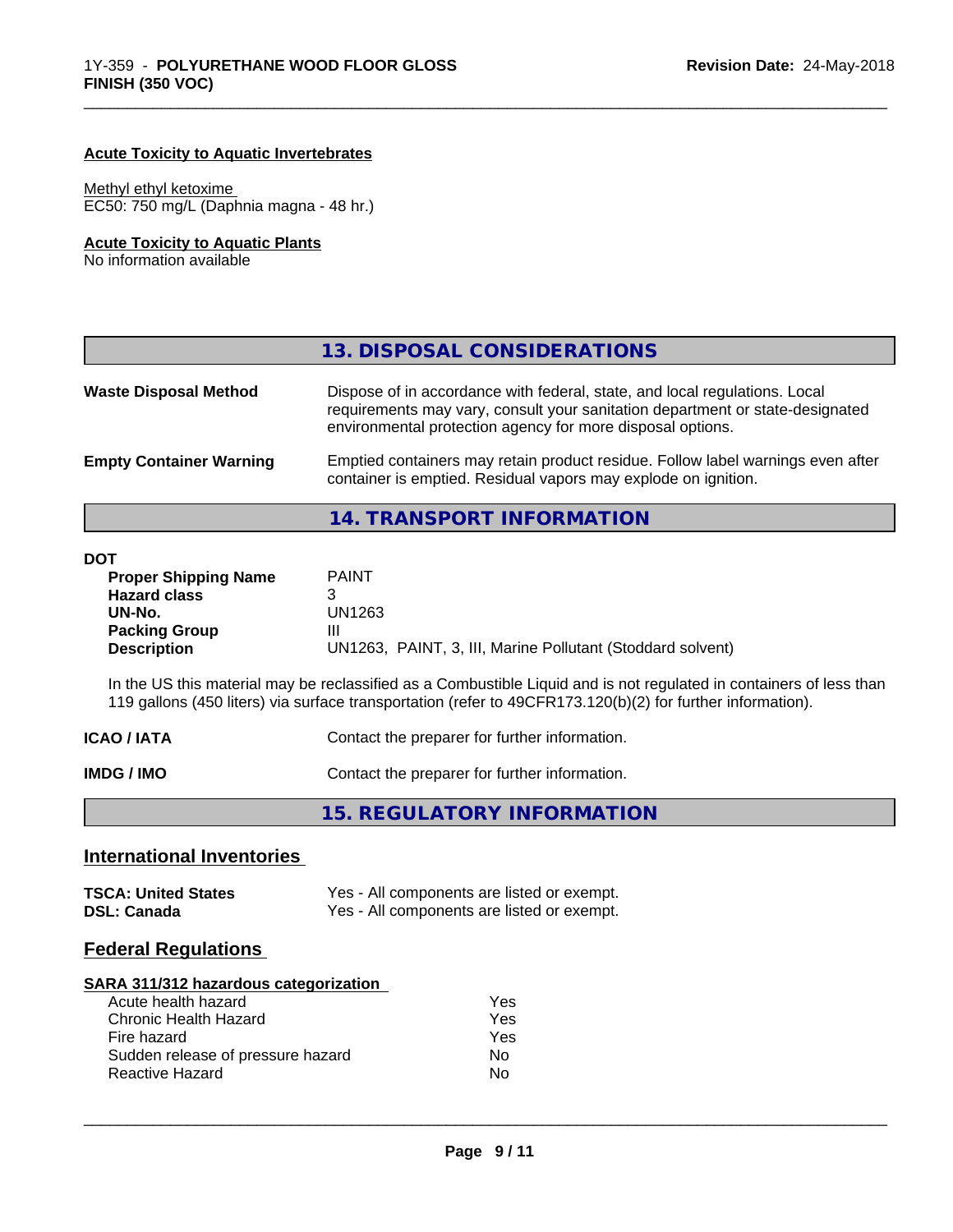#### **SARA 313**

Section 313 of Title III of the Superfund Amendments and Reauthorization Act of 1986 (SARA). This product contains a chemical or chemicals which are subject to the reporting requirements of the Act and Title 40 of the Code of Federal Regulations, Part 372:

\_\_\_\_\_\_\_\_\_\_\_\_\_\_\_\_\_\_\_\_\_\_\_\_\_\_\_\_\_\_\_\_\_\_\_\_\_\_\_\_\_\_\_\_\_\_\_\_\_\_\_\_\_\_\_\_\_\_\_\_\_\_\_\_\_\_\_\_\_\_\_\_\_\_\_\_\_\_\_\_\_\_\_\_\_\_\_\_\_\_\_\_\_

*None*

#### **Clean Air Act,Section 112 Hazardous Air Pollutants (HAPs) (see 40 CFR 61)**

This product contains the following HAPs:

*None*

# **US State Regulations**

#### **California Proposition 65**

**WARNING:** Cancer and Reproductive Harm– www.P65warnings.ca.gov

#### **State Right-to-Know**

| .<br>-- - -- -<br>name<br><br>.              | м.<br>мю<br>---- | <b>Nev</b><br>e ov<br> | . |
|----------------------------------------------|------------------|------------------------|---|
| <b>CALL</b><br>solvent<br>ר הי<br>าลท<br>. . |                  |                        |   |

#### **Legend**

X - Listed

| <b>16. OTHER INFORMATION</b>                                                                                                                                                                                |              |                                                                            |                      |                                                                                                                                               |
|-------------------------------------------------------------------------------------------------------------------------------------------------------------------------------------------------------------|--------------|----------------------------------------------------------------------------|----------------------|-----------------------------------------------------------------------------------------------------------------------------------------------|
| HMIS -                                                                                                                                                                                                      | Health: $1*$ | <b>Flammability: 2</b>                                                     | <b>Reactivity: 0</b> | $PPE: -$                                                                                                                                      |
| <b>HMIS Legend</b><br>0 - Minimal Hazard<br>1 - Slight Hazard<br>2 - Moderate Hazard<br>3 - Serious Hazard<br>4 - Severe Hazard<br>* - Chronic Hazard<br>present under the actual normal conditions of use. |              | X - Consult your supervisor or S.O.P. for "Special" handling instructions. |                      | Note: The PPE rating has intentionally been left blank. Choose appropriate PPE that will protect employees from the hazards the material will |

*Caution: HMISÒ ratings are based on a 0-4 rating scale, with 0 representing minimal hazards or risks, and 4 representing significant hazards or risks. Although HMISÒ ratings are not required on MSDSs under 29 CFR 1910.1200, the preparer, has chosen to provide them. HMISÒ ratings are to be used only in conjunction with a fully implemented HMISÒ program by workers who have received appropriate HMISÒ training. HMISÒ is a registered trade and service mark of the NPCA. HMISÒ materials may be purchased exclusively from J. J. Keller (800) 327-6868.*

 **WARNING!** If you scrape, sand, or remove old paint, you may release lead dust. LEAD IS TOXIC. EXPOSURE TO LEAD DUST CAN CAUSE SERIOUS ILLNESS, SUCH AS BRAIN DAMAGE, ESPECIALLY IN CHILDREN. PREGNANT WOMEN SHOULD ALSO AVOID EXPOSURE.Wear a NIOSH approved respirator to control lead